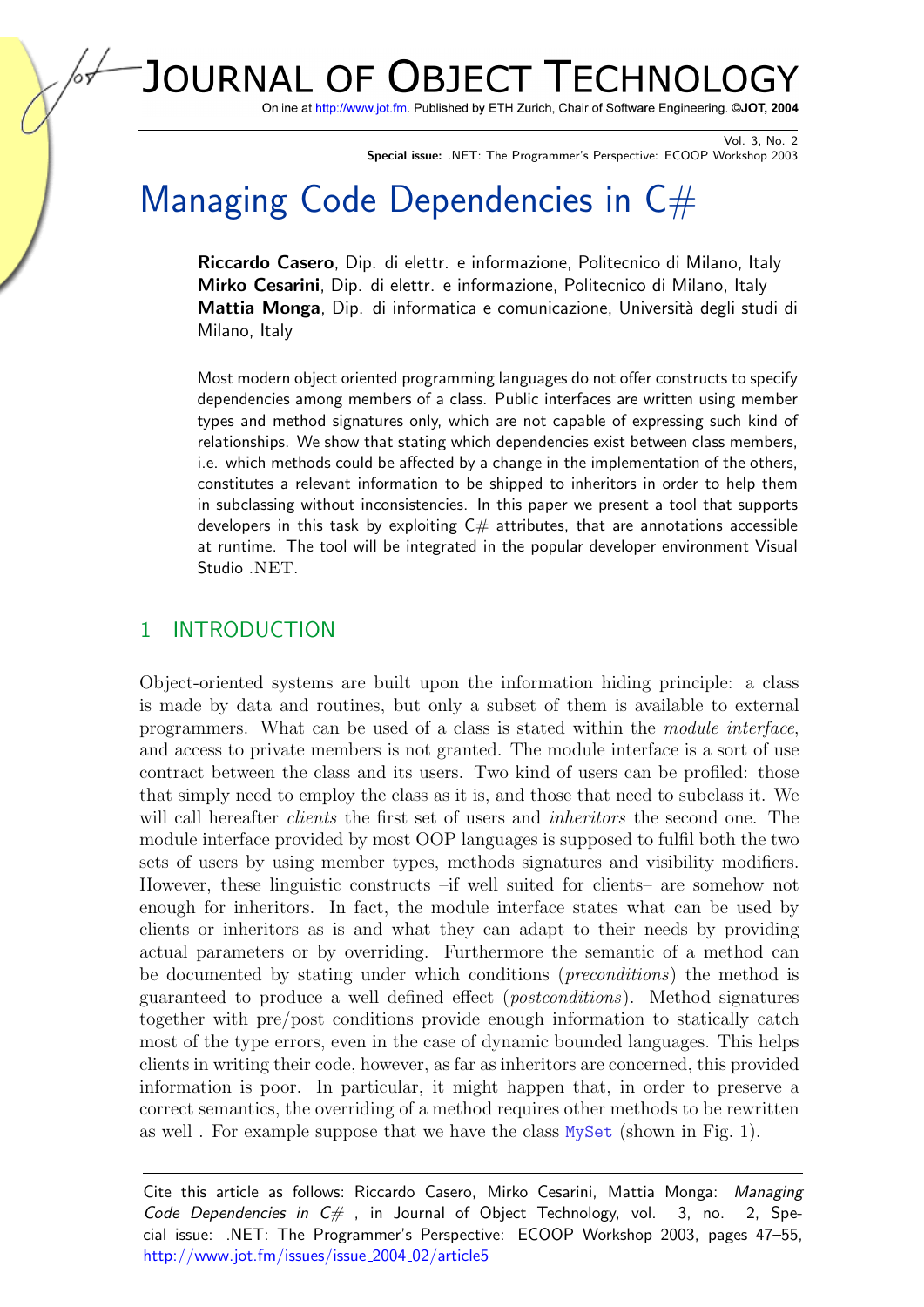```
public class MySet{
  private ArrayList hidden_rep;
  public delegate void Action(object o);
  public MySet(){
    hidden_rep=new ArrayList();
  }
  public virtual void Add(object o){
    hidden_rep.Add(o);
  }
  public virtual bool RemoveIfPresent(object o){
    if(!hidden_rep.Contains(o))
      return false;
    hidden_rep.Remove(o);
    return true;
  }
  public virtual void ForEach(Action a){
    IEnumerator i=hidden_rep.GetEnumerator();
    while(i.MoveNext()) a(i.Current);
  }
  public virtual void AddAll(MySet s){
    Action a=new Action(this.Add);
    s.ForEach(a);
  }
  public virtual void Remove(object o){
    bool removed=RemoveIfPresent(o);
    if(!removed)
      throw new Exception("Object not present");
  }
}
```
<span id="page-1-0"></span>Figure 1: A MySet class

The methods AddAll and Remove rely on the other methods Add, ForEach and RemoveIfPresent which in turn rely on the hidden representation (i.e. the set of all fields declared in the class).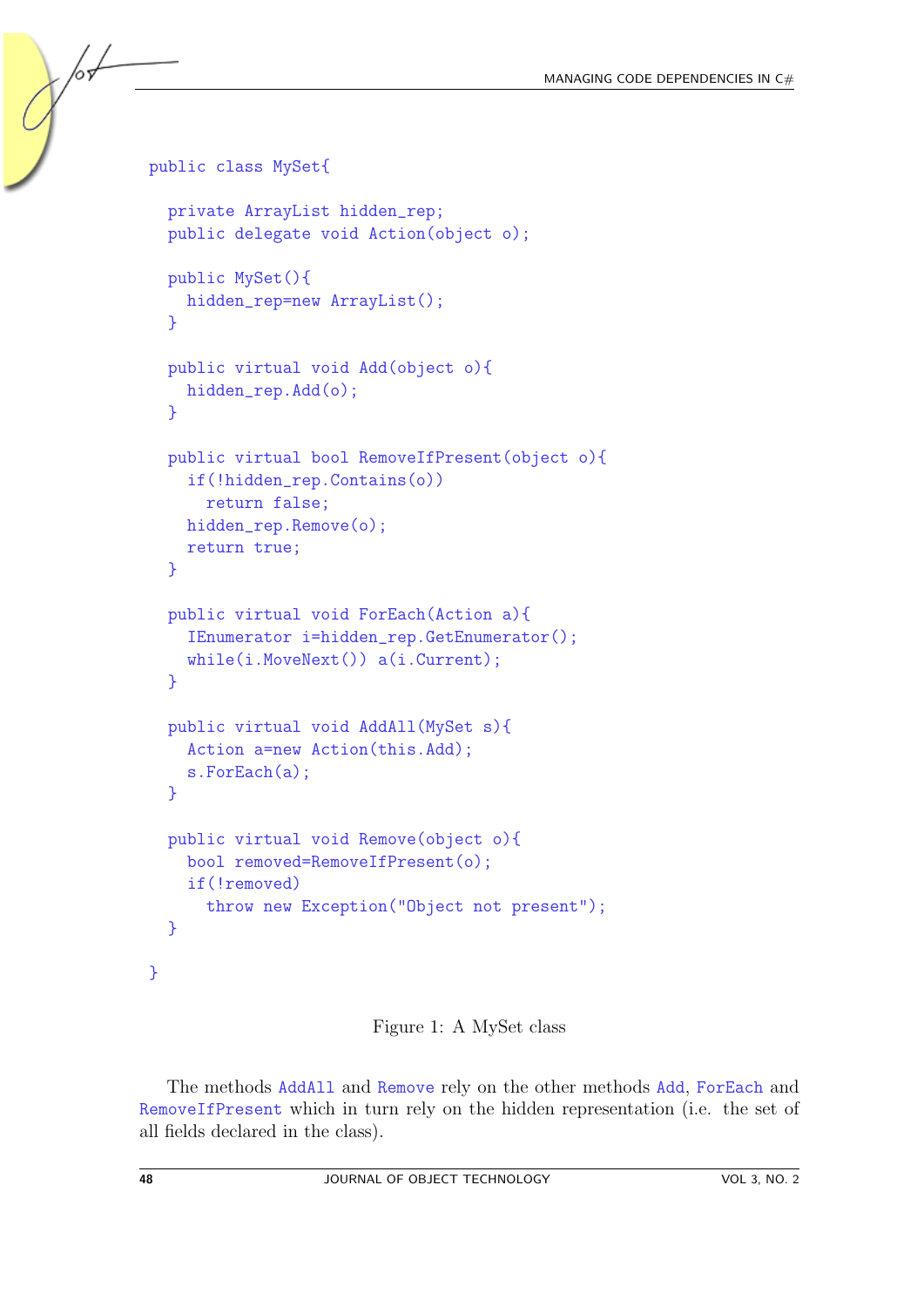Suppose now we derive a new class MyCountedSet from MySet (see Fig. [2\)](#page-2-0).

```
public class MyCountedSet:MySet{
  private int cardinality=0;
  public override void Add(object o){
    base.Add(o);
    cardinality++;
  }
  public override bool RemoveIfPresent(object o){
    if (base.RemoveIfPresent(o)){
      cardinality--;
      return true;
    }
    return false;
  }
  public int Cardinality{
    get{ return cardinality; }
  }
}
```
<span id="page-2-0"></span>Figure 2: A MyCountedSet class

Since a new field cardinality is declared, the hidden representation of the class is changed and potentially every method relying on it should be changed in order to maintain a consistent behaviour. In this case only Add and RemoveIfPresent requires overriding.

Another example is the further derived class MyEvenSet (see Fig. [3\)](#page-3-0).

A general inheritor may think it is still possible to obtain an even set by using the AddAll method, but since it relies on Add it would add at most only one element. Instead an inheritor informed about the dependency link between AddAll and Add would consider to change both. Hence, we advocate the need to specify in the inheritors interface the dependencies among different members of a class.

This paper is organised as follows: Section 2 illustrates how we choose to specify dependencies and the rationale behind that. Section 3 describes the tool that we built, that is able to extract and show such information to developers. In Section 4 future work and final remarks are listed.

/or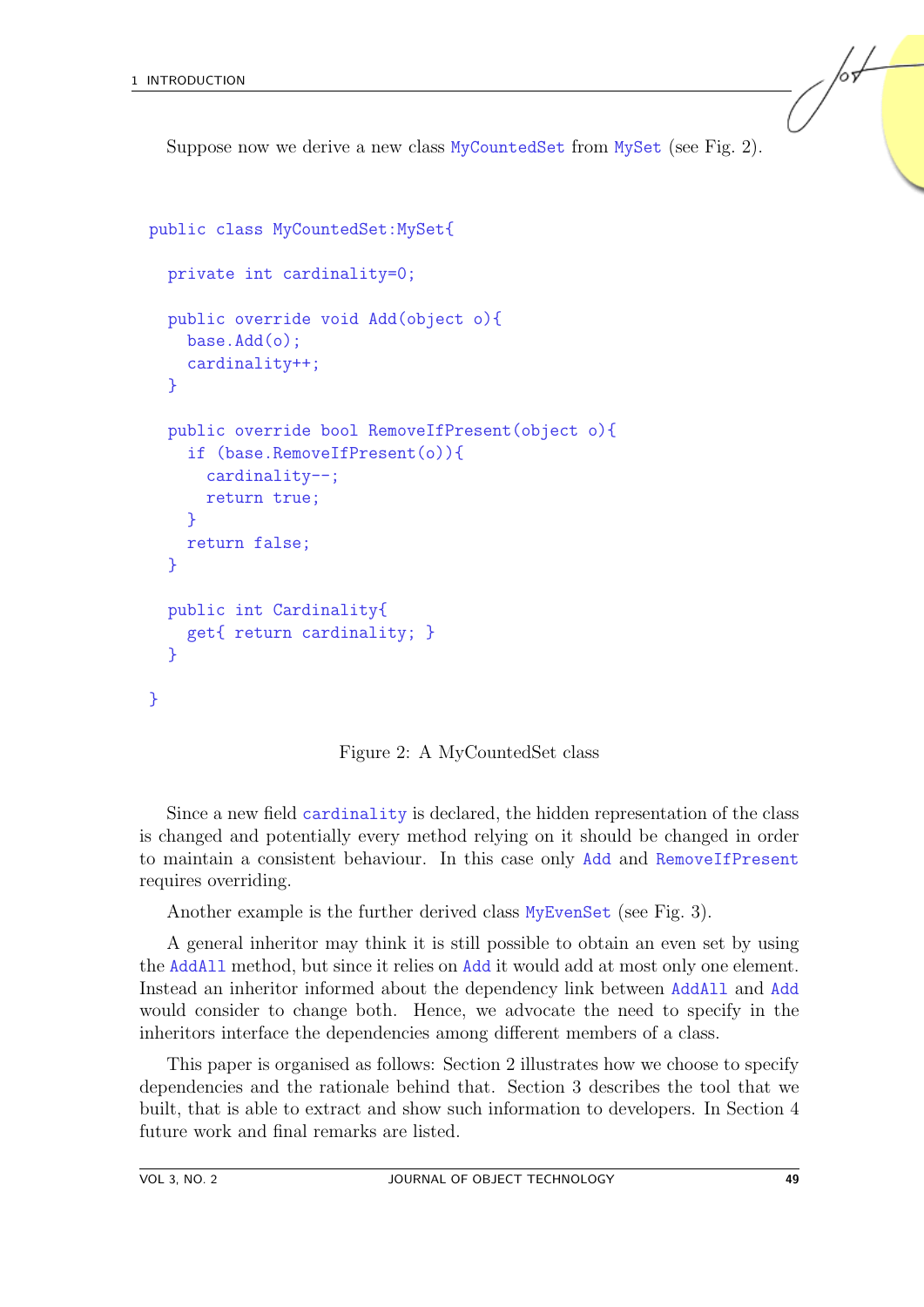```
public class MyEvenSet:MyCountedSet{
  public override void Add(object o){
    if (this.Cardinality \frac{9}{2} == 0)
      (MyCountedSet)this.Add(o);
  }
}
```
#### <span id="page-3-0"></span>Figure 3: A MyEvenSet class

## 2 INTRODUCING DEPENDENCY INFORMATION IN THE MODULE **INTERFACE**

#### Adding Dependency Information

Inheritors should know about the dependencies among methods. In order to cope with this problem Lamping [\[4\]](#page-8-0) proposed to enrich module interfaces with information reporting the dependencies among class features. The rationale behind this suggestion is to provide inheritors with enough information about how the features of a class combine to produce its overall behaviour, so that programmers fully understand the consequences of overriding.

The commonly used approach is to insert comments expressing dependencies directly in source code [\[2\]](#page-7-0) [\[6\]](#page-8-1). In this case a lexical-analyser would read source code and recognise comments expressing dependencies. The main drawback of this approach is that it relies on the availability of source code, while the usefulness of dependency checking arises mainly when the programmers want to evolve binary components of which they know only the interface information [\[8\]](#page-8-2). Several component frameworks (JavaBeans, COM) owe their success to the ability of deploying binary, third party developed objects, about which users knows only public member signatures.

In a previous work [\[3\]](#page-8-3), we proposed to exploit a new opportunity offered by the .NET [\[9\]](#page-8-4) runtime platform. Such a platform provides support for attributes, which are annotations associated with syntactic elements of a program: classes, members, method parameters, etc.. Attributes in the .NET platform are metadata bound to and directly shipped with the assembly, without the need of exchanging source code<sup>[1](#page-3-1)</sup>. Custom defined attributes can be added and can be easily retrieved at runtime through the reflection services provided by the .NET framework (the typical way of retrieving attributes is to fetch the object that represent the entity

<span id="page-3-1"></span><sup>&</sup>lt;sup>1</sup>In the .NET jargon an assembly is the unit of deployment, containing one or more binary modules. Each assembly contains virtual machine instructions (data) and information related to them (metadata): version numbers, character set used in strings, etc..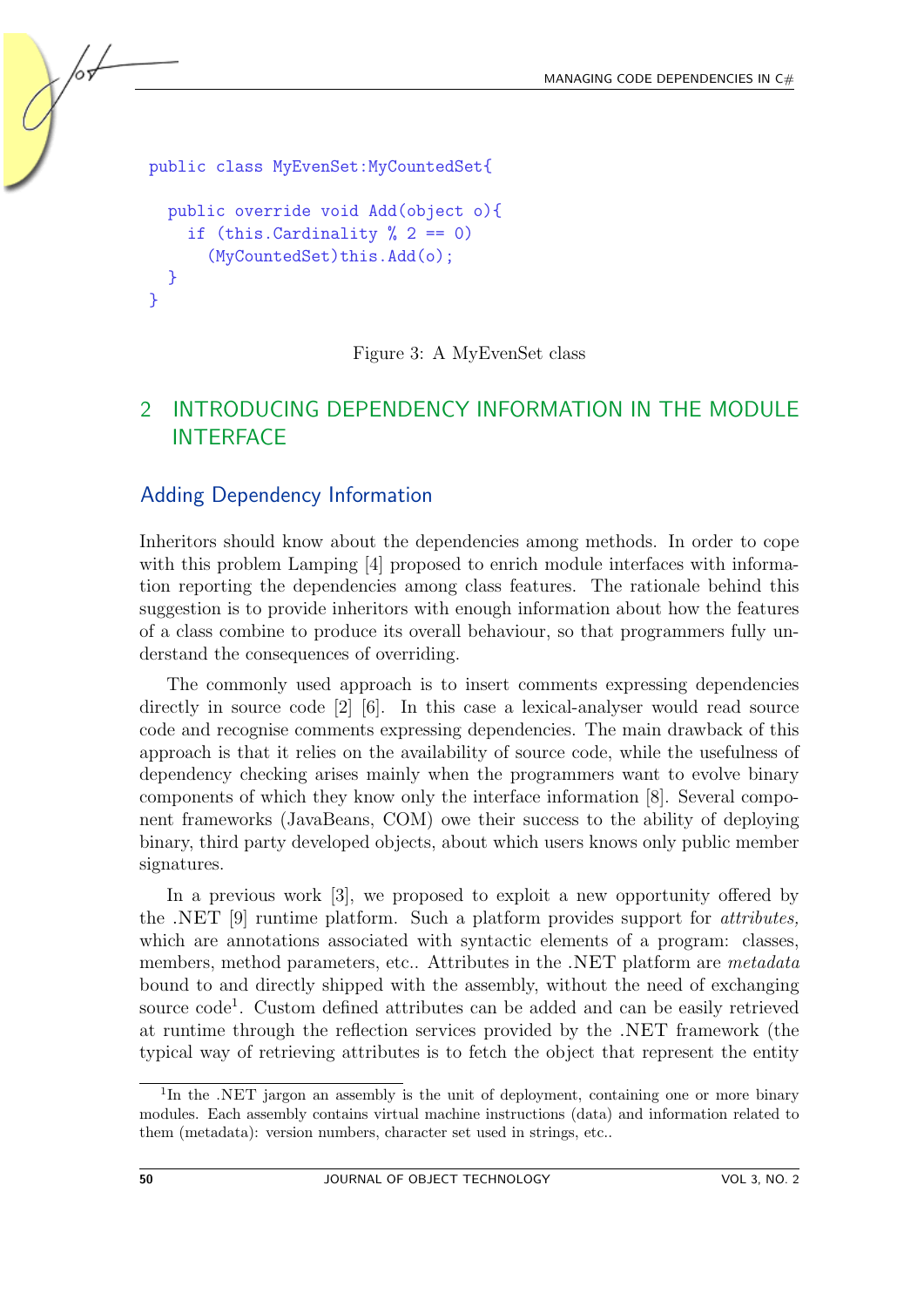we are interested in and to invoke the GetAttributes() method on it).

#### Using C# Attributes to store Dependencies

Since the inheritor interface is composed of public and private methods and properties, we defined a Dependency attribute, that can be applied there. The syntax of the attribute is the following:

[Dependency (type, called method name, params\_type, type\_of\_call)]

This line, inserted just before a method M declaration, states that inside the body of  $M$  there is a call on an object of static type type towards the method called method name with parameters of types specified in the array params type. The last argument specifies the type of call. We define three type of call:

- SELF denotes that the receiver of the invocation is the same object which performs it.
- FORCED denotes that the dynamic type of the receiver is forced to be the one specified (e.g. through a cast operation).
- OTHER denotes all other types of call.

The rationale behind this distinction is to help narrowing the possible execution paths to be computed. For instance knowing that a call is a SELF call could allow the tree-generator cut some branches. For example, consider the classes A1 and A2 in Fig. [4.](#page-5-0)

Method3 influences Method1, that in turn influences Method2, that in turn again influences Method4. However, if one overrides Method3 in a class A3 –derived from A2– she does not need to override Method4 since the dependency-chain is SELF and Method1, that was overridden in A2, does not call Method3 anymore. Suppose that instead of being a SELF call the call from Method2 to Method1 were FORCED: the other branch should have been considered. In the general case both branches should have been added to the invocation tree since we statically do not know the type of the object on which Method2 will be invoked.

In the case of a direct dependency on the hidden representation of a class (i.e. the set of all variables declared in the class) the syntax is simply:

[Dependency (type, special hidden dependency, type of call)]

/or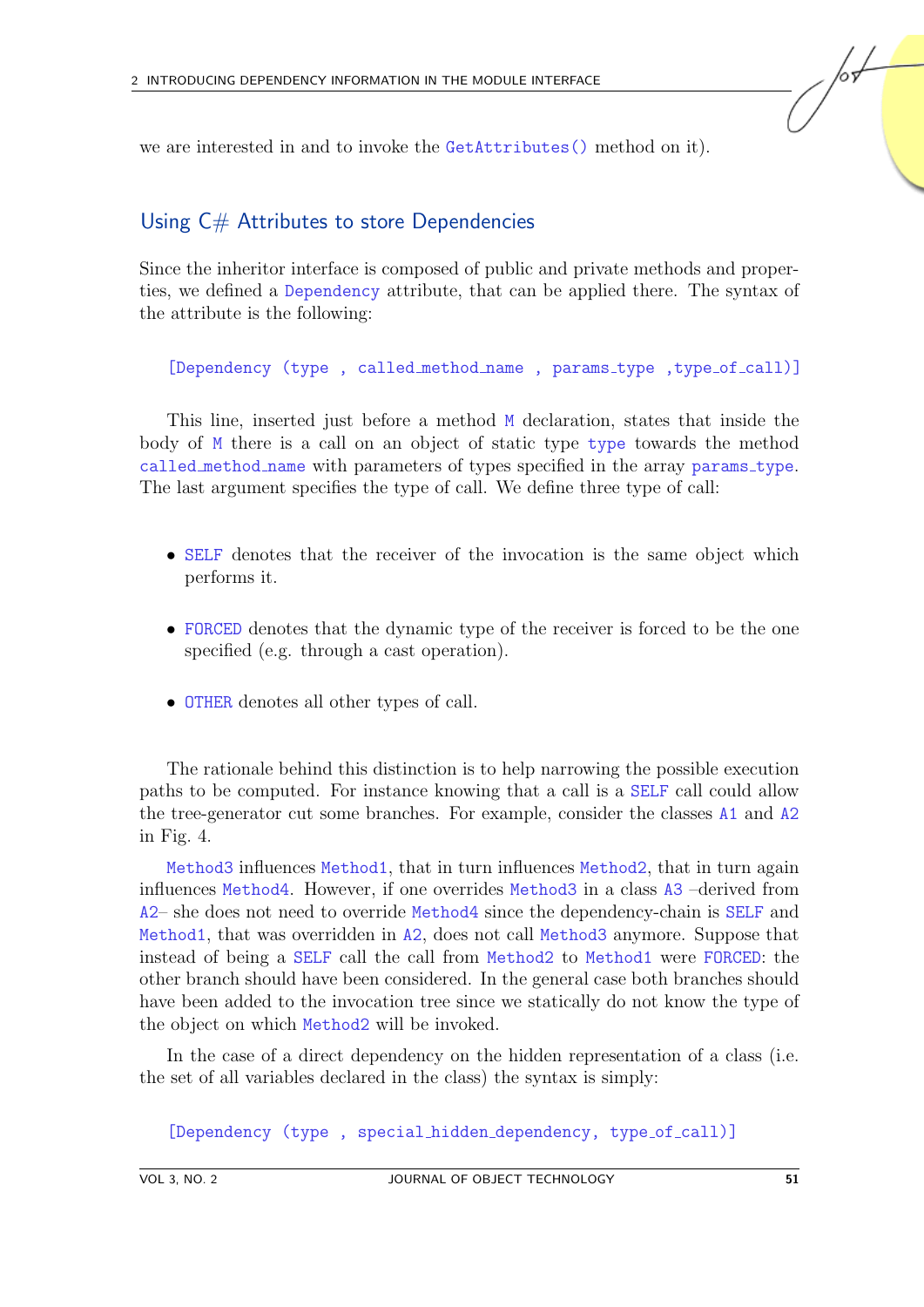

<span id="page-5-0"></span>Figure 4: An example of method calls (straight lines represent dependencies and the dashed line the path computed from Method4).

## 3 CODING THE IDEA: AN ADD-IN FOR THE VISUAL STUDIO IDE

Visual Studio .NET is the primary IDE<sup>[2](#page-5-1)</sup> for the .NET platform. It provides an addin framework to build tools that easily integrates with the environment. Independent software vendors (ISVs) can implement new features (e.g. groupware, profiling tools, work flow, or life-cycle tools) that fit into Visual Studio .NET as seamlessly as if they were built in.

We exploited this feature to build our tool, that is able to retrieve and show the dependency attributes relevant for the code currently displayed. Even if it is fully integrated with Visual Studio, the tool is portable and it can be used as a stand-alone application.

Suppose the MySet class shown in Fig. [1](#page-1-0) has been created and annotated with Dependency Attributes. A programmer who wants to inherit it will have to declare and build the derived class, in the example the MyCountedSet class. Before overriding any method, she can check dependencies using our DependencyAddin (see Fig.  $5(a)$ ). A window showing all members of the newly created subclass will appear (see Fig [5\(b\)\)](#page-6-1). Inherited members are correctly showed, their complete names tell also the base class they were declared in.

The chance is given to programmer to view dependencies in a flat fashion (the set of all members directly or indirectly influenced) or to view all possible paths of execution toward a given member. In the example all possible paths down to the hidden representation are shown (see Fig. [6\)](#page-6-2). Checked members are the ones the programmer wants to override (or augment in case of the hidden representation). She can copy signatures to the source document in the environment and implement

<span id="page-5-1"></span><sup>2</sup> Integrated Development Environment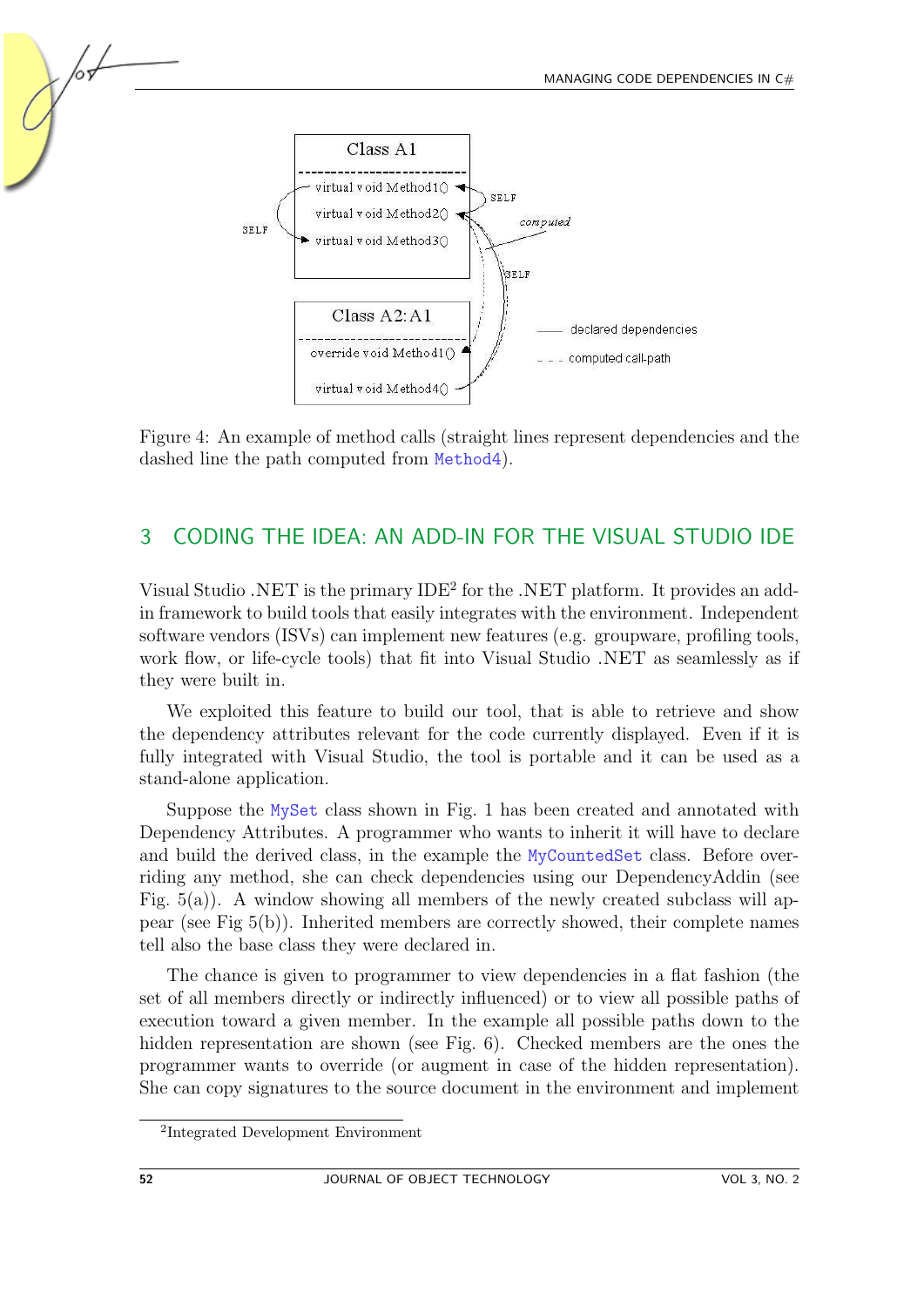

<span id="page-6-1"></span><span id="page-6-0"></span>Figure 5: DependencyAddin command(a) and tool window(b).

desired changes.

| DependencyForm                                                                                                                                                                                                                                                                                                                                                                                                                                                                                                                                                                                                                                         | $ \Box$ $\times$ |
|--------------------------------------------------------------------------------------------------------------------------------------------------------------------------------------------------------------------------------------------------------------------------------------------------------------------------------------------------------------------------------------------------------------------------------------------------------------------------------------------------------------------------------------------------------------------------------------------------------------------------------------------------------|------------------|
| Influences                                                                                                                                                                                                                                                                                                                                                                                                                                                                                                                                                                                                                                             |                  |
| <b>Colors Correspondences</b><br>Inherited<br>Overridden<br>New                                                                                                                                                                                                                                                                                                                                                                                                                                                                                                                                                                                        | Foreign          |
| System.Object: Void Finalize()<br>System.Object: Int32 GetHashCode()<br>System.Object: Boolean Equals(System.Object)<br>System.Object: System.String ToString()<br>System.Object: System.Type GetType()<br>System.Object: System.Object MemberwiseClone()<br>MySets.MyCountedSet: Void.ctor()<br>白 MySets.MySet: HIDDEN<br>⊟-□ Path 1<br>MySets.MySet: Void ForEach(Action)<br>- Π MySets.MySet: Void AddAll(MySets.MySet)<br>⊟-ПPath 2<br>MySets.MySet: Boolean RemovelfPresent(System.Object)<br>MySets.MySet: Void Remove(System.Object)<br>□ <sub>Path</sub> 3<br>MySets.MySet: Void Add(System.Object)<br>MySets.MySet: Void AddAll(MySets.MySet) | $\blacktriangle$ |
| All Influenced Methods<br>All Paths<br><b>Popy Signatures</b>                                                                                                                                                                                                                                                                                                                                                                                                                                                                                                                                                                                          |                  |

<span id="page-6-2"></span>Figure 6: A view of possible paths, calls are to be read bottom-up

## 4 CONCLUDING REMARKS AND FURTHER WORK

Reusability of components is a central issue in achieving quality and productivity of software development. Specifying dependencies among features could help programmers to correctly use and adapt components to their needs. In particular inheritors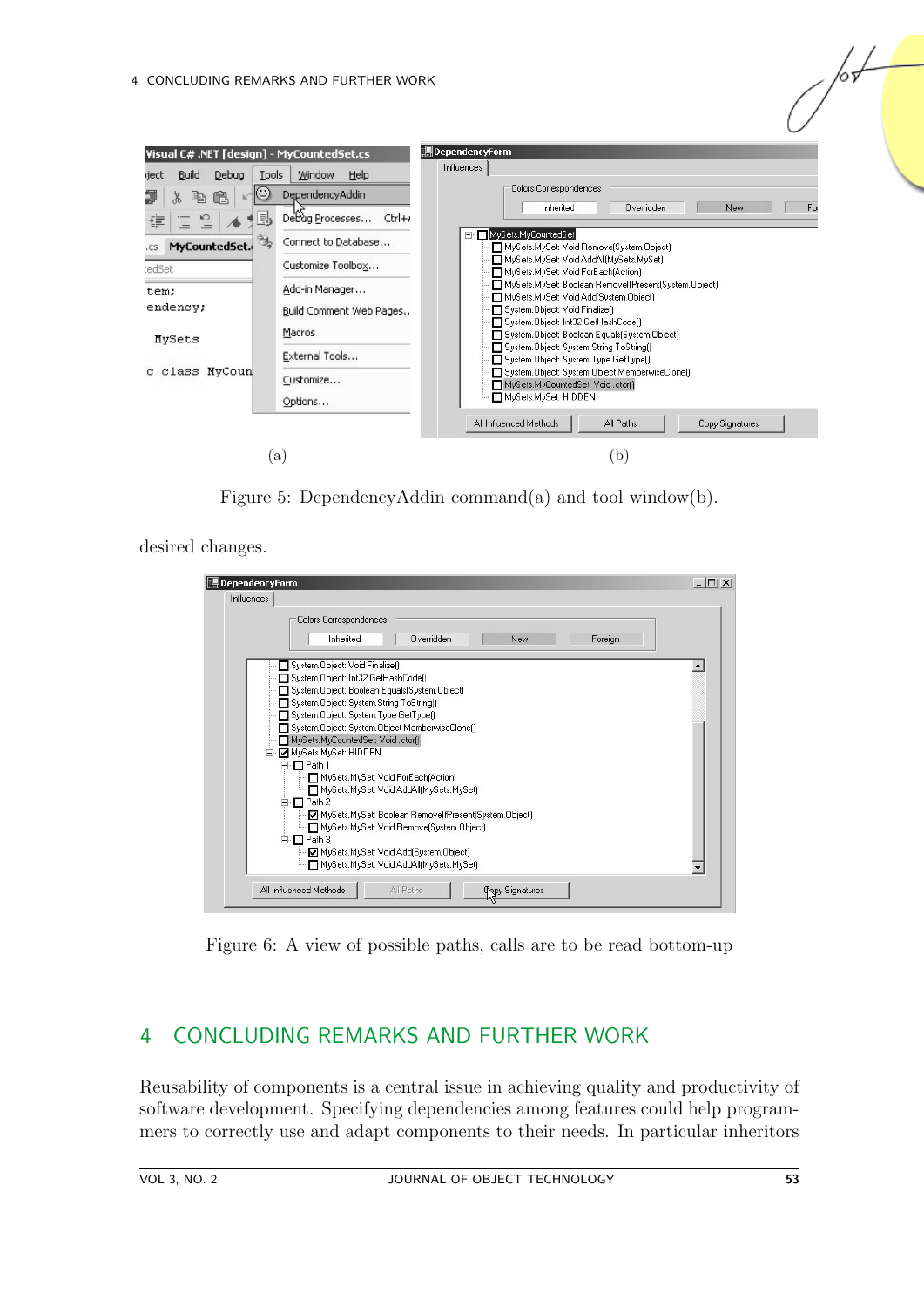of classes could use such information to infer how far a modification to a method would propagate and prevent undesired behaviours. On the other hand there is a fast-growing need of easy deployment of binary components, about which only public interface is known. The .NET framework permits to ship dependencies information directly with the binaries exploiting attributes. In this paper we showed how to specify these attributes and a tool is presented that extracts attributes-defined dependencies from components and help programmers in sub-classing.

We are currently working in two directions. While useful, documenting the code with dependency attributes can be boring and error prone for programmers, mainly because the number of dependencies can be huge even in medium size source codes. However, most of them might be retrieved by a suitable tool. This tool will behave very similarly to a compiler in recording the syntax-tree of the code and in visiting it to resolve methods invocations and fields accesses. We're working to adapt part of the open source code of the Mono compiler [\[1\]](#page-7-1) to reach this objective. Code will be then semiautomatically instrumented.

The actual set of dependencies cannot be statically computed, due to the features of OO languages, and  $C\#$  in particular: the dynamic binding mechanism, delegates<sup>[3](#page-7-2)</sup> and the capability to invoke methods whose names are dynamically build at runtime. Dependencies of these kinds of invocations cannot be retrieved statically. However, it is possible to compute sensible suggestions to programmers.

We are also investigating another approach using dependency attributes (see also [\[7\]](#page-8-5) [\[5\]](#page-8-6)): instead of being code-retrieved, dependencies could express imposed design decisions, thus realizing strong data abstraction. Investigation on this path is still needed.

Our experience shows that the new features provided by the .NET platform could be used to support developers in writing and reusing existing components. We think that our approach could be a step to make design by contract even more popular among developers, hence improving the average quality of the code.

## **REFERENCES**

- <span id="page-7-1"></span>[1] Mono: an open source common language infrastructure implementation. <http://www.go-mono.com>.
- <span id="page-7-0"></span>[2] D. Bartetzko, C. Fischer, M. Moller, and H. Wehrheim. Jass - Java with assertions. In Workshop on Runtime Verification held in conjunction with the 13th Conference on Computer Aided Verification, CAV'01, 2001. Published in Electronic Notes in Theoretical Computer Science, K. Havelund and G. Rosu (eds.), 55(2), 2001. Available from <www.elsevier.nl>.

<span id="page-7-2"></span> ${}^3C\#$  name for typed function pointers